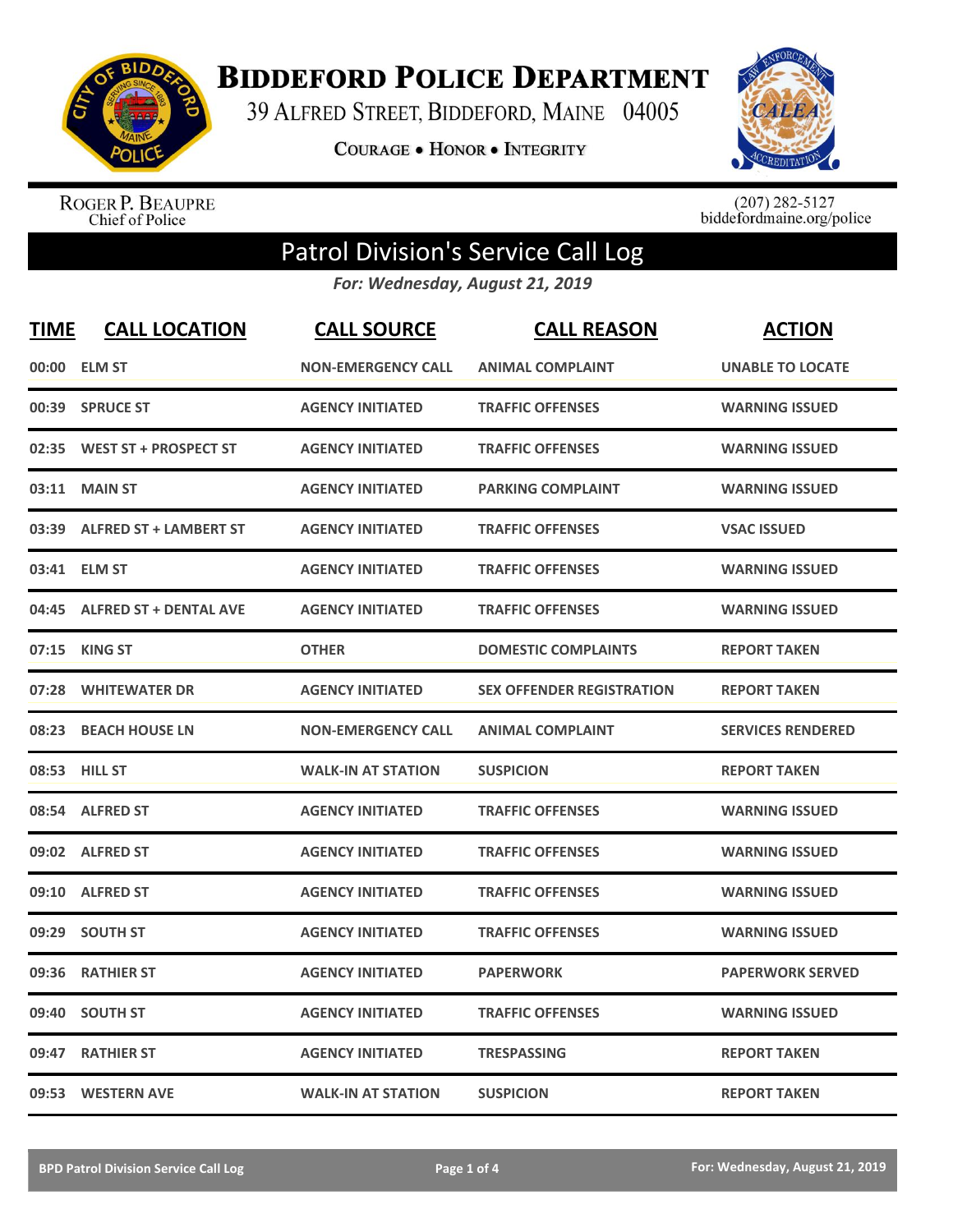| <b>TIME</b> | <b>CALL LOCATION</b>          | <b>CALL SOURCE</b>                         | <b>CALL REASON</b>                                                       | <b>ACTION</b>                |
|-------------|-------------------------------|--------------------------------------------|--------------------------------------------------------------------------|------------------------------|
|             | 09:54 ALFRED ST               | <b>AGENCY INITIATED</b>                    | <b>TRAFFIC OFFENSES</b>                                                  | <b>VSAC ISSUED</b>           |
|             | 10:01 ALFRED ST               | <b>WALK-IN AT STATION</b>                  | <b>COURT ORDERED CHECK IN</b>                                            | <b>SERVICES RENDERED</b>     |
|             | 10:20 MT VERNON ST + FOSS ST  | <b>WALK-IN AT STATION</b>                  | <b>BURGLARY OF A MOTOR VEHICLE</b>                                       | <b>REPORT TAKEN</b>          |
|             | 10:38 ALFRED ST               | <b>AGENCY INITIATED</b>                    | <b>OFFICER COMPLAINT</b>                                                 | <b>NO ACTION REQUIRED</b>    |
|             | 10:49 ALFRED ST               | <b>AGENCY INITIATED</b>                    | <b>SEX OFFENDER REGISTRATION</b>                                         | <b>REPORT TAKEN</b>          |
|             | 10:54 POOL ST                 | <b>AGENCY INITIATED</b>                    | <b>ANIMAL COMPLAINT</b>                                                  | <b>SERVICES RENDERED</b>     |
|             | 11:06 MAIN ST                 | <b>E-911 CALL</b>                          | 911 MISUSE                                                               | <b>SERVICES RENDERED</b>     |
|             | 11:29 POOL ST                 | <b>NON-EMERGENCY CALL</b>                  | <b>CHECK WELFARE</b>                                                     | <b>CITATION ISSUED</b>       |
|             |                               |                                            | OFFENDER: CHRISTOPHER SCOTT JUNKINS  AGE: 40  RESIDENT OF: BIDDEFORD, ME |                              |
|             |                               | CHARGE: ENDANGERING THE WELFARE OF A CHILD |                                                                          |                              |
|             | 11:32 WASHINGTON ST           | <b>AGENCY INITIATED</b>                    | <b>PAPERWORK</b>                                                         | <b>PAPERWORK NOT SERVED</b>  |
|             | 11:56 BOULDER WAY             | <b>WALK-IN AT STATION</b>                  | <b>ARTICLES LOST/FOUND</b>                                               | <b>REPORT TAKEN</b>          |
|             | <b>12:02 GRANITE POINT RD</b> | <b>NON-EMERGENCY CALL</b>                  | <b>BURGLARY</b>                                                          | <b>REPORT TAKEN</b>          |
|             | 12:18 OAK RIDGE RD            | <b>E-911 CALL</b>                          | <b>MENTAL ILLNESS CASES</b>                                              | <b>REPORT TAKEN</b>          |
| 12:33       | <b>DARTMOUTH ST</b>           | <b>NON-EMERGENCY CALL</b>                  | <b>PARKING COMPLAINT</b>                                                 | <b>SERVICES RENDERED</b>     |
|             | 13:15 WESTERN AVE             | E-911 CALL                                 | 911 MISUSE                                                               | <b>NO ACTION REQUIRED</b>    |
|             | 13:43 ALFRED ST               | <b>AGENCY INITIATED</b>                    | <b>DRUG BOX</b>                                                          | <b>SERVICES RENDERED</b>     |
|             | 13:52 INNER CIR               | <b>E-911 CALL</b>                          | 911 MISUSE                                                               | <b>SERVICES RENDERED</b>     |
|             | 13:56 LINCOLN ST              | <b>E-911 CALL</b>                          | 911 MISUSE                                                               | <b>NO ACTION REQUIRED</b>    |
|             | 13:57 ELM ST                  | <b>NON-EMERGENCY CALL</b>                  | <b>DISABLED VEHICLE</b>                                                  | <b>GONE ON ARRIVAL</b>       |
|             | 14:11 DARTMOUTH ST            | <b>WALK-IN AT STATION</b>                  | <b>SUSPICION</b>                                                         | <b>NO ACTION REQUIRED</b>    |
|             | 14:14 SKY OAKS DR             | <b>NON-EMERGENCY CALL</b>                  | <b>CHECK WELFARE</b>                                                     | <b>NO VIOLATION</b>          |
|             | 14:18 ELM ST                  | <b>NON-EMERGENCY CALL</b>                  | <b>ALL OTHER</b>                                                         | <b>SERVICES RENDERED</b>     |
|             | 14:54 ALFRED ST               | <b>NON-EMERGENCY CALL</b>                  | <b>WARRANT ARREST</b>                                                    | <b>ARREST(S) MADE</b>        |
|             |                               |                                            | OFFENDER: MARQUIS ANTOINE CRAIG  AGE: 38  RESIDENT OF: BIDDEFORD, ME     |                              |
|             | <b>CHARGE: WARRANT ARREST</b> |                                            |                                                                          |                              |
|             | 15:03 HILL ST                 | <b>NON-EMERGENCY CALL</b>                  | <b>CODES ENFORCEMENT</b>                                                 | <b>REFERRED OTHER AGENCY</b> |
|             | 15:16 ALFRED ST               | <b>WALK-IN AT STATION</b>                  | <b>SUSPICION</b>                                                         | <b>SERVICES RENDERED</b>     |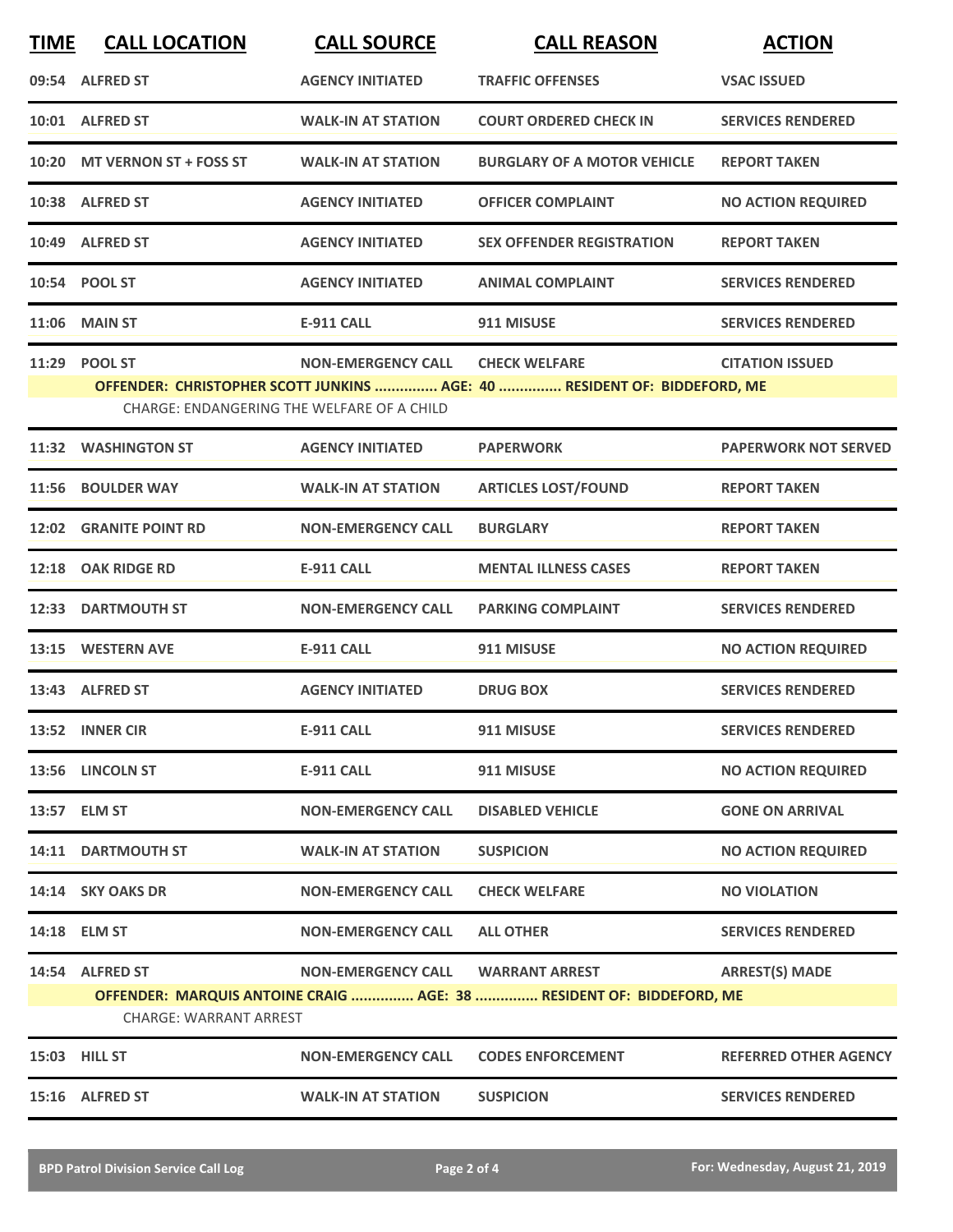| <b>TIME</b> | <b>CALL LOCATION</b>                                                                    | <b>CALL SOURCE</b>                                                                        | <b>CALL REASON</b>                                                     | <b>ACTION</b>                |
|-------------|-----------------------------------------------------------------------------------------|-------------------------------------------------------------------------------------------|------------------------------------------------------------------------|------------------------------|
|             | 15:27 ALFRED ST + DENTAL AVE                                                            | <b>AGENCY INITIATED</b>                                                                   | <b>TRAFFIC OFFENSES</b>                                                | <b>WARNING ISSUED</b>        |
|             | 15:38 ALFRED ST                                                                         | <b>NON-EMERGENCY CALL</b>                                                                 | <b>COURT ORDERED CHECK IN</b>                                          | <b>SERVICES RENDERED</b>     |
|             | 15:57 LINCOLN ST                                                                        | <b>E-911 CALL</b>                                                                         | <b>DOMESTIC COMPLAINTS</b>                                             | <b>NO ACTION REQUIRED</b>    |
|             | 16:10 PRECOURT ST + ALFRED ST                                                           | <b>NON-EMERGENCY CALL</b>                                                                 | <b>MENTAL ILLNESS CASES</b>                                            | <b>TRANSPORT TO CRISIS</b>   |
|             | 16:51 SUMMER ST                                                                         | <b>NON-EMERGENCY CALL</b>                                                                 | <b>ALL OTHER</b>                                                       | <b>SERVICES RENDERED</b>     |
|             | 17:23 SULLIVAN ST                                                                       | <b>NON-EMERGENCY CALL</b>                                                                 | <b>THEFT</b>                                                           | <b>REPORT TAKEN</b>          |
|             | 17:32 ORCHARD ST                                                                        | <b>NON-EMERGENCY CALL</b>                                                                 | <b>PARKING COMPLAINT</b>                                               | <b>PARKING TICKET ISSUED</b> |
|             | 17:53 ALFRED ST + CLARK ST                                                              | <b>AGENCY INITIATED</b>                                                                   | <b>TRAFFIC OFFENSES</b>                                                | <b>SERVICES RENDERED</b>     |
|             | <b>18:17 GERTRUDE AVE</b>                                                               | <b>E-911 CALL</b>                                                                         | 911 MISUSE                                                             | <b>SERVICES RENDERED</b>     |
|             | <b>18:31 MAIN ST</b>                                                                    | <b>WALK-IN AT STATION</b>                                                                 | <b>SUSPICION</b>                                                       | <b>NEGATIVE CONTACT</b>      |
|             | 18:44 ELM ST + ALFRED ST                                                                | <b>AGENCY INITIATED</b>                                                                   | <b>TRAFFIC OFFENSES</b>                                                | <b>WARNING ISSUED</b>        |
| 19:45       | <b>MAIN ST</b>                                                                          | <b>NON-EMERGENCY CALL</b>                                                                 | <b>SUSPICION</b>                                                       | <b>NEGATIVE CONTACT</b>      |
|             | 20:01 LINCOLN ST                                                                        | <b>E-911 CALL</b>                                                                         | 911 MISUSE                                                             | <b>NO ACTION REQUIRED</b>    |
|             | 20:07 ALFRED ST                                                                         | <b>AGENCY INITIATED</b>                                                                   | <b>TRAFFIC OFFENSES</b>                                                | <b>WARNING ISSUED</b>        |
|             | 20:17 ALFRED ST                                                                         | <b>E-911 CALL</b>                                                                         | <b>SUSPICION</b>                                                       | <b>SERVICES RENDERED</b>     |
|             | 20:23 ALFRED ST + MAINE TPKE                                                            | E-911 CALL                                                                                | <b>DISABLED VEHICLE</b>                                                | <b>SERVICES RENDERED</b>     |
|             | 20:27 ALFRED ST + ARENA DR                                                              | <b>E-911 CALL</b>                                                                         | <b>SUSPICION</b>                                                       | <b>CALL TRANSFERRED</b>      |
|             | 20:53 ELM ST                                                                            | <b>AGENCY INITIATED</b>                                                                   | <b>TRAFFIC OFFENSES</b>                                                | <b>WARNING ISSUED</b>        |
|             | 21:14 ALFRED ST + PORTER ST<br>OFFENDER: KARLIE T GAGNE  AGE: 21  RESIDENT OF: SACO, ME | AGENCY INITIATED TRAFFIC OFFENSES<br><b>CHARGE: OPERATING WITH SUSPENDED REGISTRATION</b> |                                                                        | <b>CITATION ISSUED</b>       |
|             | $21:15$ MAIN ST                                                                         | <b>NON-EMERGENCY CALL</b>                                                                 | <b>VIOL OF BAIL CONDITIONS</b>                                         | <b>NEGATIVE CONTACT</b>      |
|             | 22:10 WEST MYRTLE ST                                                                    | <b>E-911 CALL</b>                                                                         | 911 MISUSE                                                             | <b>WARNING ISSUED</b>        |
|             | 22:21 WEST ST                                                                           | <b>E-911 CALL</b>                                                                         | <b>DOMESTIC COMPLAINTS</b>                                             | <b>REPORT TAKEN</b>          |
|             | 22:38 WASHINGTON ST<br><b>CHARGE: WARRANT ARREST</b>                                    | NON-EMERGENCY CALL WARRANT ARREST                                                         | OFFENDER: KENNETH GERARD MARCOTTE  AGE: 55  RESIDENT OF: BIDDEFORD, ME | <b>ARREST(S) MADE</b>        |